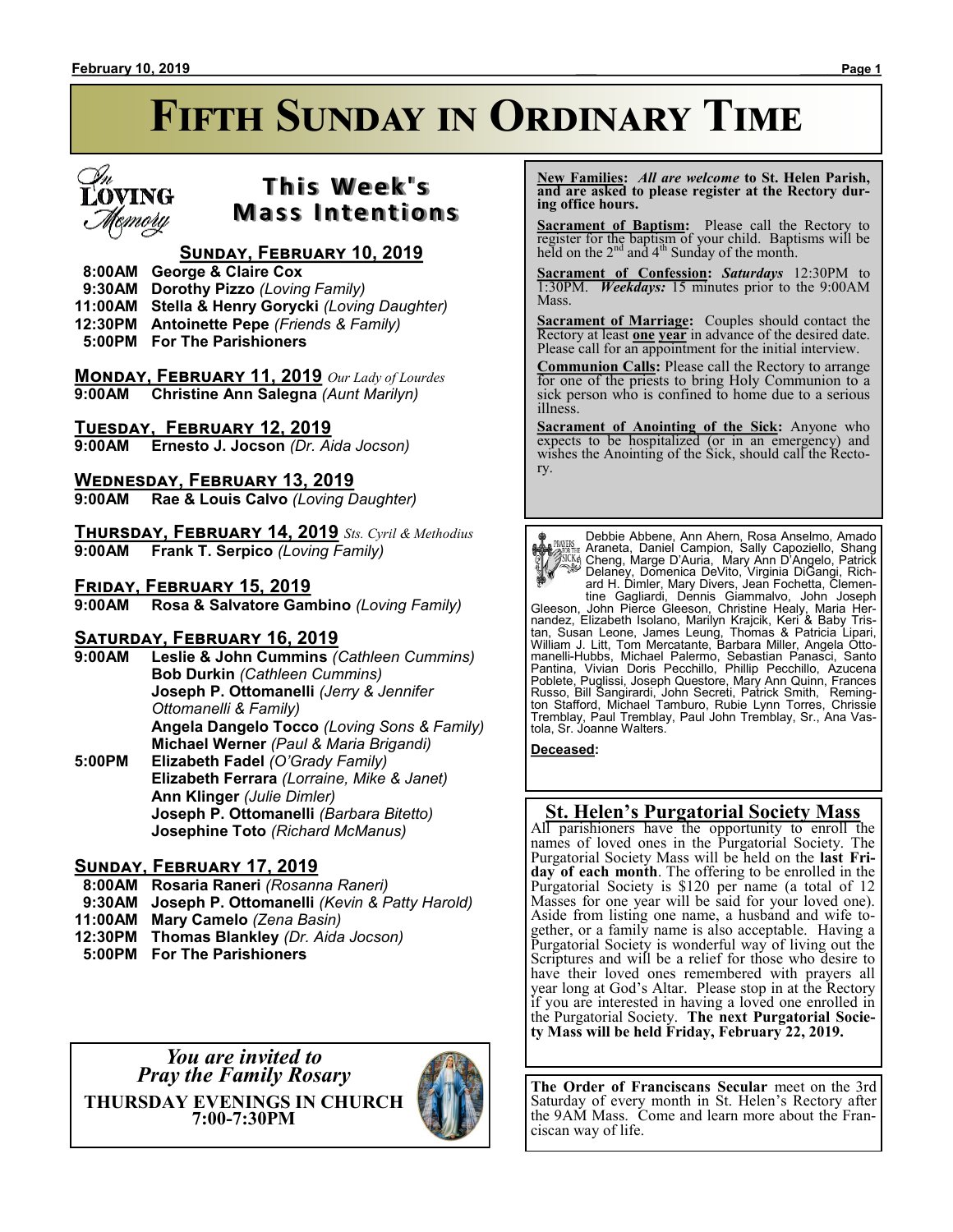

Parents seeking Baptism for their children *who live within the territory of St. Helen Parish* are asked to register as members of the parish before requesting an initial interview for Baptism. Registration is easily done at the parish office anytime during business hours.

Parents seeking Baptism for their children *who live outside the territory of St. Helen Parish* are asked to obtain a letter from the parish in which they live authorizing the Baptism to take place at St. Helen.

Initial meetings with parents seeking Baptism for their children **who have already been born** will normally take place **on the second Wednesday of each month from 7:00–9:00PM and on the fourth Saturday of each month from 10:00AM–12:00PM.**

**Upcoming Mornings of Preparation Required Before a Baptism**

(*All begin at the 11:00AM Mass and continue in the Msgr. McGinness Room)*: **February 24 — March 10 & 24.**

**Upcoming Schedule for Baptisms** (*All begin at 2:00PM)*: **February 24 — March 10 & 24.**

**Please call 718-738-1616 for more information and/or to schedule an appointment.**

#### **The Witnesses of Mercy**



The Witnesses of Mercy program is comprised of a group of trained volunteers who can provide personal contact with parishioners of St. Helen's Church who are unable to leave their homes due to illness or age related issues. They can offer home visits or be in contact with you by telephone. These dedicated volunteers will

be your link to the Parish so that you can keep up to date on information, events and news.

If you are sick, homebound or unable to visit the church and would like to have a Witnesses of Mercy volunteer from Saint Helen's parish visit or be in contact with you, please contact Patricia Rizzo at (917) 312-7072, or you may also email her at: goodrecords1@verizon.net.



The Kiwanis Club of Howard Beach will present a **Valentine's Night Dinner Dance on Thursday, February 14th** from 7-11PM at Roma View (16005 Crossbay Blvd.). Cost is \$55PP and includes a sit-down dinner, dancing and sing -along Karaoke. All seats must be reserved and

paid in full. For tickets or more information call Tommy at (718) 551-4836.



**Memori- als** 

#### **Available**

Many times people come to the Rectory inquiring about memorials they can give to a family who has lost a loved one. The following are available:

- **Altar Bread, Altar Wine, Altar Candles or the Sanctuary Candle** in memory of a loved one for one week (\$50.00 each).
- **Votive Candles** for one year (\$100.00).
- A leaf permanently placed on the **Tree of Life** (\$350.00).
- A plaque permanently placed on the **Anniversary Wall**   $($350.00).$

**For further information, call or visit the Rectory.**

**St. Helen's Support Group for the Physically Challenged** meets the first and third Wednesday of every month at 1:30PM in the Rectory meeting room. All are invited. For further information please call Joan at (718) 848-9173.



**GOOD SHEPHERD STATUE**

We would like to thank **Mary Ruane,** who kept the statue this past week. Anyone interested in keeping the statue in their home and property praying for vocations for one week should contact the Rectory.

#### **Rosary for Peace…New Place, New Time**

The Rosary for Peace, sponsored by the Saint Helen Secular Franciscan Fraternity, takes place in the Church at 6:30PM every Wednesday. The group prays for our Blessed Mother's intercession to end violence (both domestic and civil) and the persecution of Christians throughout the world. All parishioners are invited to join us. We welcome anyone willing to lead a decade of the Rosary in a language other than English.



**Tutoring Heights, Inc.** will offer an **SAT Prep**, a comprehensive course here at St. Helen Catholic Academy to prepare for the **May 2019 SAT**.

- ◆ 28 hours of instruction plus 3 full-length practice tests.
- ◆ Rigorous course offered Tuesday & Thursday evenings.
- ◆ Master Math tutor of all levels.
- ◆ Fully licensed NYC-DOE English Teacher.
- ◆ Teachers have a combined 33 years of experience.
- Our students have won hundreds of thousands of dollars in college scholarships.

**Classes begin March 9, 2019. Registration deadline is February 25, 2019.** Cost is \$900.00. For further details, and/or to register please call Nancy or Joe at (347) 762-3660.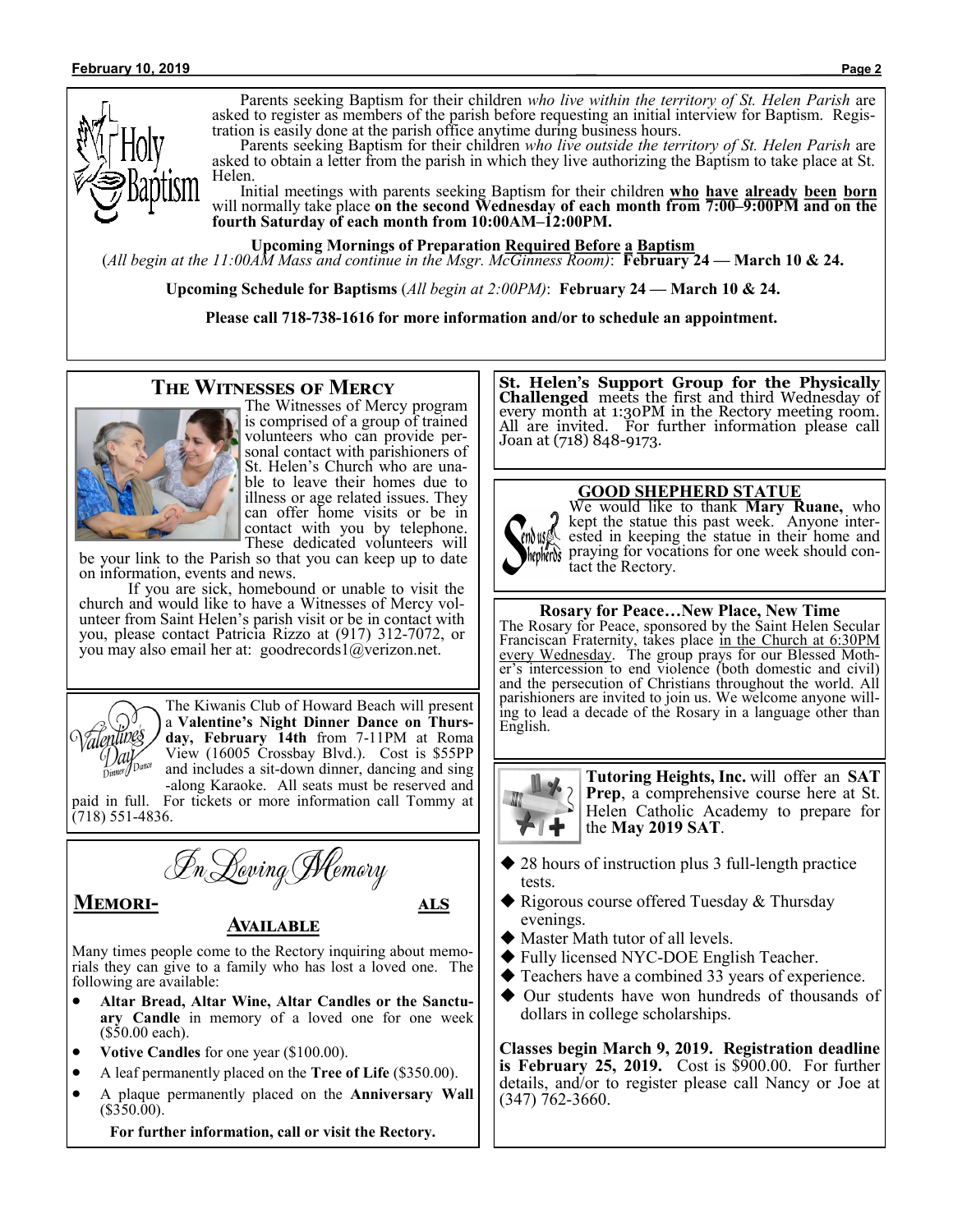# **"The Layman's Lens"**

*A collection of thoughts and perspective through the eyes of an everyday parishioner.*

### **II. The Spot**

Like many of you who attend church regularly, I have a "spot". This "spot" is in reference to where I normally sit during our weekly mass and celebration of the Eucharist on Sunday or on a weekday morning when my schedule permits. I choose this spot because it's familiar, centralized, and a place where I feel connected to the celebration that takes place on the altar. I know that most of you also have spots because I normally see the same faces in the same areas and assume, like myself, this is where you feel you have the best experience.

Just the other day, I was caught behind one of the garbage trucks completing its route and arrived later to mass than normal. When I finally arrived, my spot was unfortunately taken. Although I was disappointed, I was hopeful that maybe that person sitting there, who I have not seen before, would connect with the altar the same way I do when I sit in that spot. Nonetheless, I had to find a seat somewhere else, actually the complete opposite of where I normally sit. And I'm glad it happened; this turned out to be one the most enlightening experiences I've ever had.

The mass appeared very different. This new angle afforded me the ability to connect differently with the altar, the words, the readings, and the actions of the presiding priest connecting us to God. It was nothing short of an awakening. Like in life, the angle in which we see things can change the perception of what it is we are experiencing. And, though some of the prayers and actions of the celebration were ritualistically familiar, the delivery and the reflection became splendidly unique.

While I normally will be sitting in my spot, I'll be welcoming the ability to see the mass differently, connect differently, and as a servant of God, allow someone else to make their own connection with the celebration. Hopefully, that person will have the same convictions and same passion as I've felt in that very location.

Next time you are at mass, give it a try. Venture off into another pew. Sit on the other side, the back or the corner. Do this regularly or every so often and who knows, after it's said and done maybe you might just have a new spot to celebrate our sacred mysteries.

May the Peace of the risen Lord be with you all and may God bless you all in the name of the Father, the Son, and the Holy Spirit. Amen.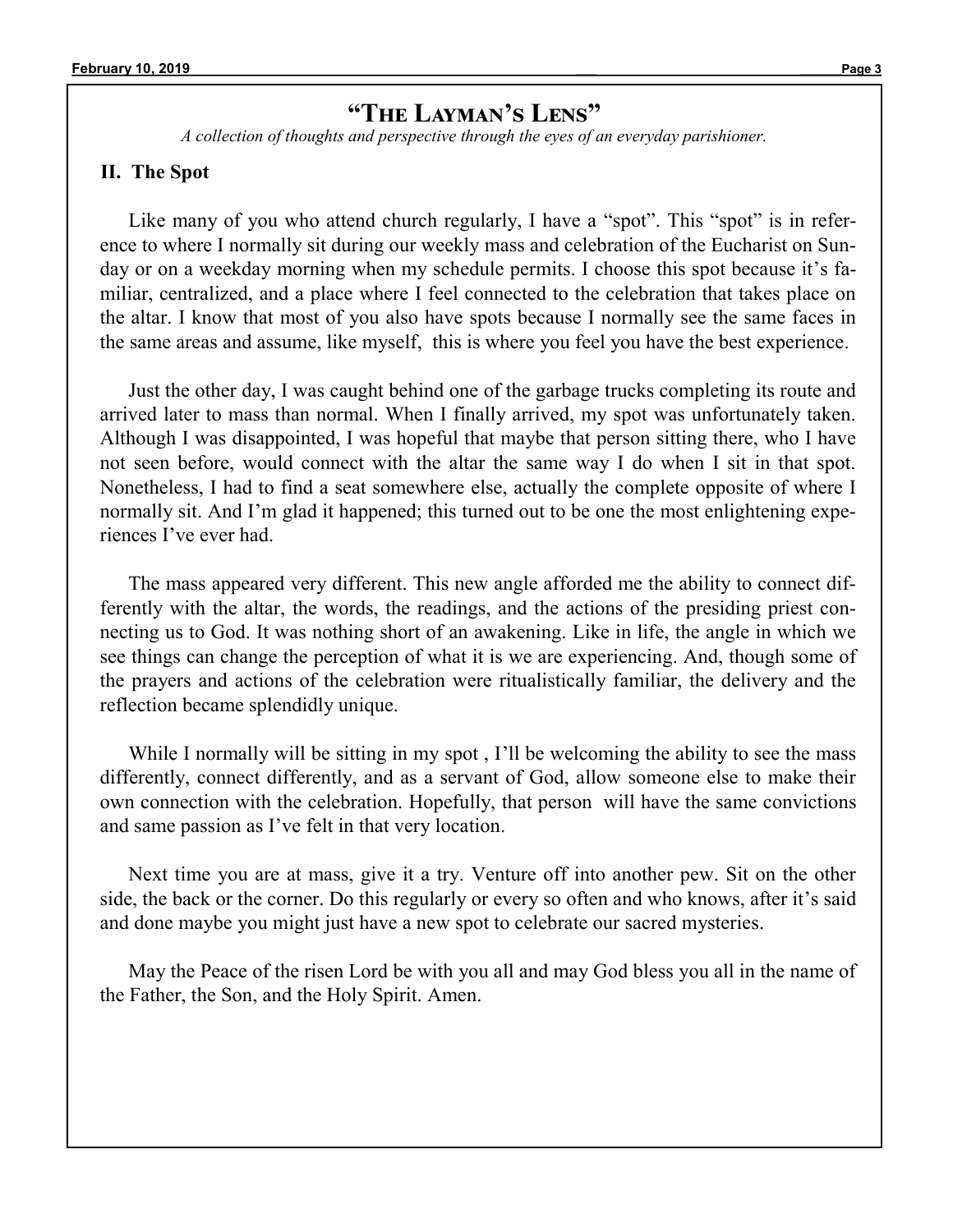

### **CATHOLIC CHARITIES NEIGHBORHOOD SERVICES HOWARD BEACH SENIOR CENTER**

The Center is located at 155-55 Cross Bay Blvd., across from Stop N Shop on Cross Bay Blvd. Seniors aged 60 and older are invited to become members. Activities and services are offered Monday-Friday from 9:00AM to 4:00PM. Every day delicious and nutritious full, hot lunches are catered by Russo's on the Bay (\$2 donation requested).

#### **Special February Events:**

| <b>Monday, February 11:</b> | <b>10AM-12N:</b> Brown Bag Medication Review with St. John's University                                                                                                                                                                              |
|-----------------------------|------------------------------------------------------------------------------------------------------------------------------------------------------------------------------------------------------------------------------------------------------|
| Tuesday, February 12:       | Valentine's Day Dancercize Party with DJ Ray<br>1:00PM:                                                                                                                                                                                              |
| Thursday, February 14:      | Paratransit Access-A-Ride: Questions & Comments with the MTA<br>10:30AM:                                                                                                                                                                             |
| <b>Friday, February 15:</b> | Celebrate Mardi Gras! 10:30AM: Make your own mask (if you don't have one)<br>1:00PM: Mardi Gras Dancercize Party                                                                                                                                     |
| Saturday, February 23:      | <b>9AM-4PM:</b> AARP Class. You must pre-register by bringing a check or money<br>order (no cash please!) to the Center Monday-Friday from<br>9:30-11:30AM, or 1:15-2:30PM. Cost is \$20 for AARP members and<br>\$25 if you are not an AARP member. |
|                             | For further information on the Center please call 718-738-8100.                                                                                                                                                                                      |

# **ST. HELEN CATHOLIC ACADEMY**

# **200 to 1 Raffle**

# **\$10,000 Grand Prize**

**\$100.00 per ticket**

# **Friday, April 12, 2019 7:00PM in Father Dooley Hall** *"Wine & Cheese Drawing"*



On Saturday, March 2<sup>nd</sup>, from 9:00AM to 12:00PM, tickets can be purchased at St. Helen Catholic Academy.

On Saturday, March 9<sup>th</sup> before and after the 5PM Mass and all morning Masses on Sunday, March  $10^{th}$ , tickets can be purchased at St. Helen Church.

> After March  $10^{th}$ , please call Maria Ford 718-344-1998 or Diane Joseph 917-697-5351 to purchase tickets or for additional information.

# *Only 200 tickets will be sold!*

**— Winners Need Not Be Present To Win —**